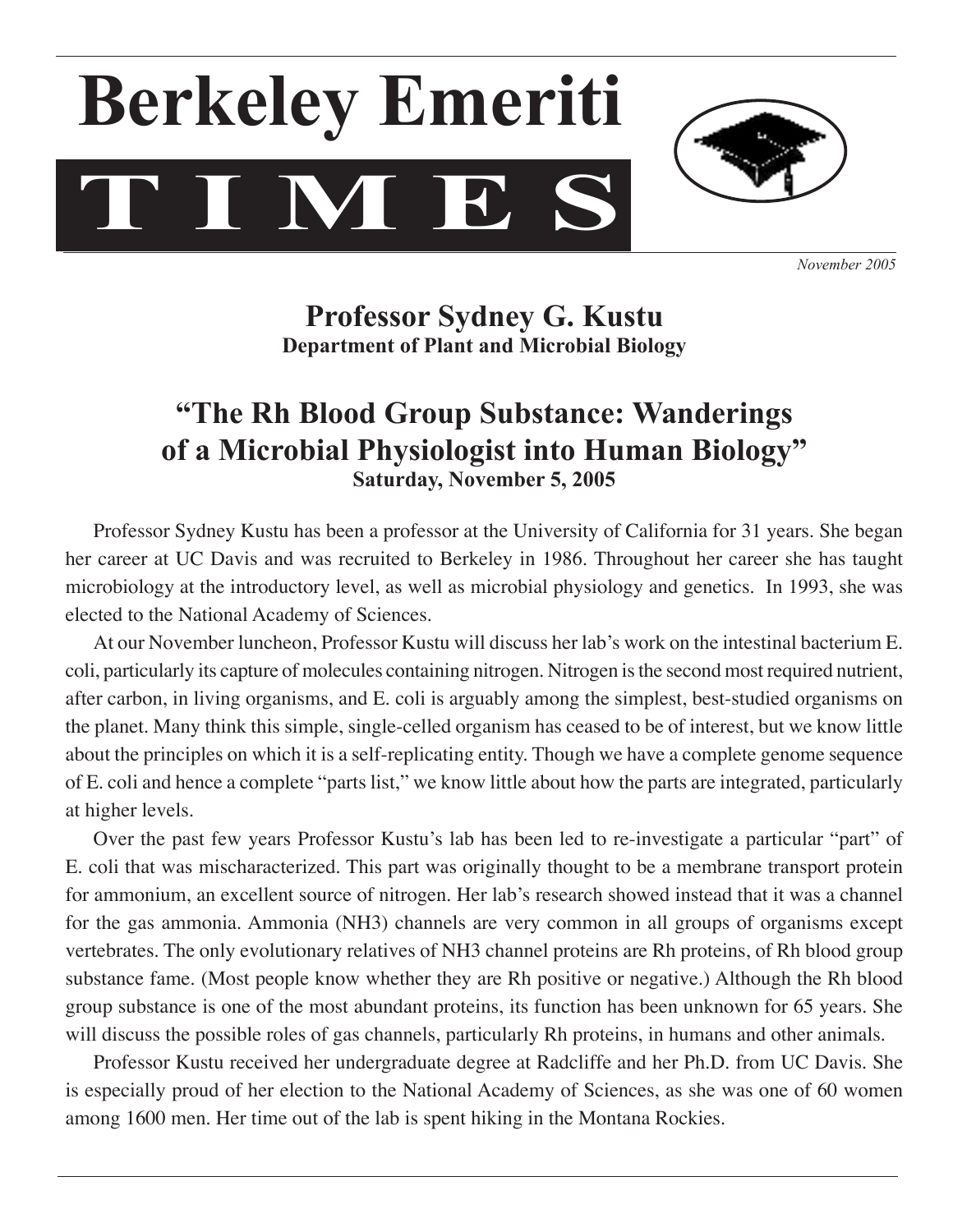### **UCB EMERITI ASSOCIATION EXECUTIVE COMMITTEE**

#### **2005-2006**

**President** Errol W. Mauchlan

**First Vice President** Richard Malkin

**Second Vice President** George Leitmann

**Treasurer**  Lawrence Grossman

**Secretary**  Stephen Diliberto

**Berkeley Emeriti Times Editor** Claude Babcock

> **Members at Large** Paul Mishkin Karl Pister Larry Waldron

**CUCEA Representative** Louise Taylor

**Stewards** Betty Carpenter Sue Cork Mary Dee Vermeulen

#### **Mailing Address**

UC Berkeley Emeriti Association 2 Boalt Hall, # 7200 Berkeley, CA 94720-7200

**UCB Retirement Center** Shelley Glazer, Executive Director

Andre S. Porter, Administrative Specialist

| Office    | <b>UCB</b> Retirement Center |
|-----------|------------------------------|
|           | 2 Boalt Hall, # 7200         |
|           | Berkeley, CA 94720-7200      |
| Telephone | 510/642-5461                 |
| Fax       | 510/643-1460                 |
| Web site  | thecenter.berkeley.edu       |
| Email     | emeriti@berkeley.edu         |
|           |                              |



Published before each meeting of the UC Berkeley Emeriti Association: To provide closer networking for members with meeting announcements, meeting reviews, executive committee actions, pertinent campus news, and to reach out to members who cannot attend the meetings. Editor: Claude Babcock Phone: 510/848-3368 Email: cbabcock@berkeley.edu

Investigator and Faculty Sponsor in the Auditory Perception Laboratory, Department of Psychology, addressed the Association on the subject "Shared" Attention and Perception." Professor Hafter calls his field of work "psychophysics", the study

**Attend!** On September 24, 2005, Professor Emeritus Ervin Hafter, Principal

of perception in which he tries to infer what is going on in the brain as it interacts with the external world, particularly through sound.

 We are hard-wired with a remarkable hearing apparatus. Sound reaches the ear as rapid temporal variations in air pressure that are separated into discrete frequencies of fixed bandwidth by auditory filters in the cochlea, a spiral shaped cavity in the inner ear. As a result we hear simultaneously the different pitches in polyphonic music as well as any accompanying noise. Utilization of this marvelous facility requires attention, something that is not organically fixed but apparently is subject to allocation by the brain. When the audiologist asks, "did you hear that?" a decision is required and there is possibility for error. Decisions are conditioned by past experience, distractions and attention required for concurrent tasks.

 Professor Hafter described taking a test of writing down words where speech was mixed with noise. It required considerable effort to recognize words, and he got only about 75% of the words spoken. Then the test was repeated with the sound processed by a superb noise-suppressing program, and it seemed wonderfully easy to recognize words. He again scored about 75%! This outcome istypical and may result from the relaxation of attention on the feather bed of clean sound. Attention requires effort. It is known that hearing aids do not necessarily improve intelligibility. In any case, as we age we have increasing difficulty separating speech from noise, even when the sound is amplified.

 When attention is needed for a hazardous traffic condition it is natural and prudent to turn off the car radio. Cell phone use while driving diverts attention and, therefore, is hazardous. (One can only wonder at the impairment of cognition occasioned by incessant music in public places, to say nothing of that caused by many hours a day of iPod use, a current fashion.)

*Larry Waldron*

#### **They're Back! - Satisfactory Services**

**Jim Stinson** (115 Trinima Road, Trinidad, CA 95570, stinbiz@cox.net) is the best line editor in the non-fiction, book-making business. If you are writing a memoir or family history, try him. (Dunbar H. Ogden)

**An Excellent Housekeeper** recommended by Carolyn Webber (524- 6208), who asks that you call her directly. You may ask Carolyn questions, and she will provide contact information for Ada.

 Please submit any new listings you might have by calling the editor at 848-3368, or you can email them to emeriti@berkeley.edu. To see the full list call the Center to have one mailed or faxed, or see it online at: http://thecenter.berkeley.edu/ucbea-services.htm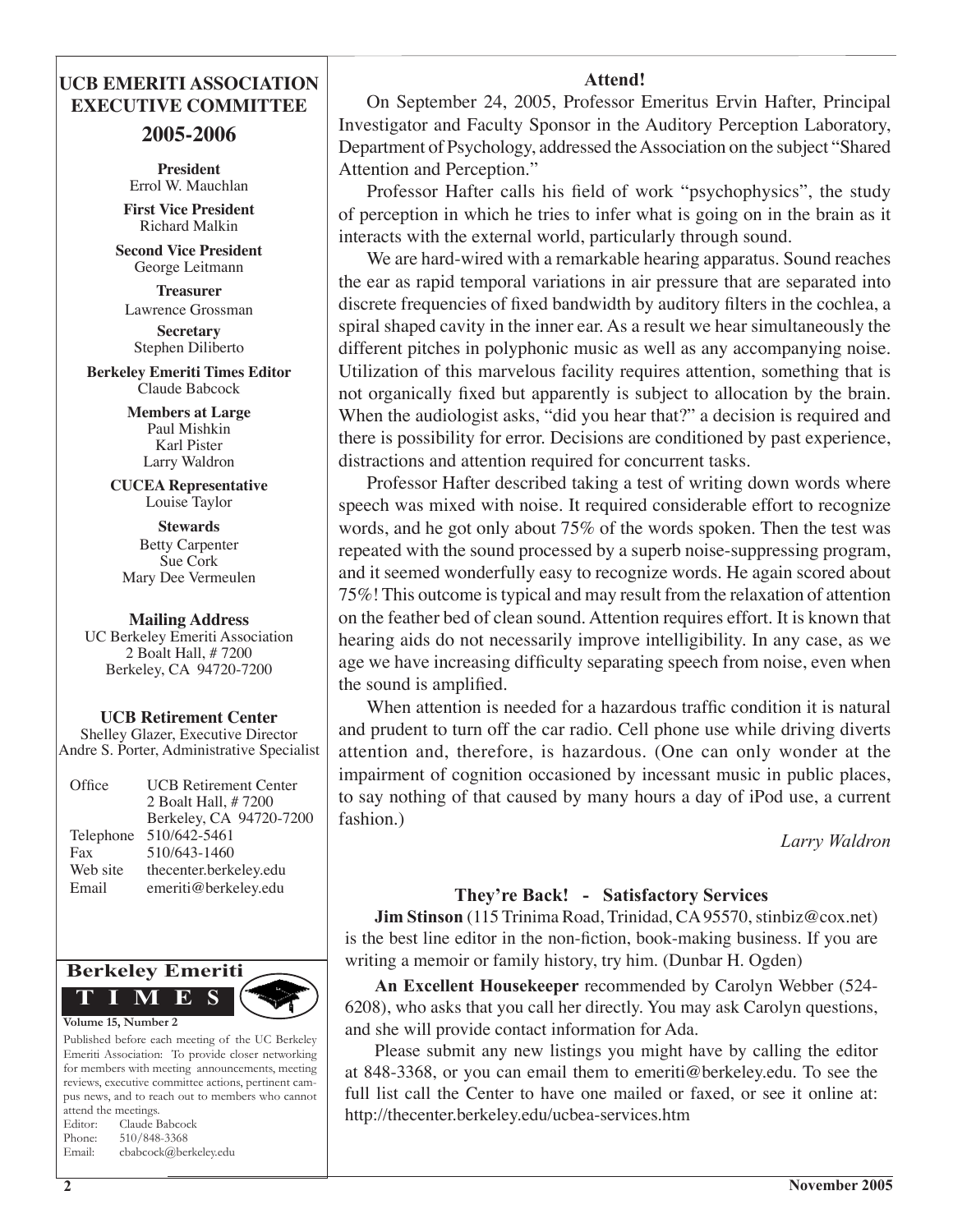#### **Open Enrollment Sessions Announced**

 Open Enrollment (OE), held annually in November, offers you a chance to change medical plans. If you feel you may want to change, these suggestions should help:

- Review the OE materials that you will receive by mail in late October or early November;
- Visit http://atyourservice.ucop.edu for frequent updates;
- Attend an OE Information Session co-sponsored by the Retirement Center and the Health Care Facilitator program. The sessions are on November 16 and November 22, from 9 a.m.-11 a.m. Call the Retirement Center to register;
- East Bay annuitants can also attend the Annuitant OE Faire on November 4, from 8 a.m.-11 a.m. at the Holiday Inn, 1800 Powell Street, Emeryville. Representatives from the medical plans, as well as the Health Care Facilitator, will be available to answer your questions.

#### **Emeriti Activity Survey**

 You should have received your copy of the Emeriti Activity Survey. Please fill it out and return as we believe information from the first four biennial surveys has been used to sustain University support for emeriti programs and facilities and has spurred efforts to hold down health care costs and maintain COLAs. This is the position held by the Council of UC Emeriti Associations (CUCEA), the Committe on University-Emeriti Relations of the Academic Senate and your local UCBEA.

 If you never received your copy of the survey or if it somehow got mislaid before you filled it out, please call the Center for a duplicate copy.

#### **Going Traveling? Get Fit!**

 The newest aid for the traveler is available on campus. There is a U.S. Passport Office located in the Cal Recreational Sports Facility at 2301 Bancroft Way. The Office hours are  $11$  a.m.  $-6$  p.m., Monday through Friday and 10 a.m. – 3 p.m. on Saturday; the telephone number is 642-7796.

 A number of you have joined the e-Rec Fitness Classes at the Recreational Sports Center. Do you know that you may now register on line at http://calbears.berkeley.edu? Click on CalFIT (under Fitness); then click on "schedule"; navigate to the fitness class you'd like and click on "Enroll Online."

#### **The UCBEA Executive Board Has Spoken**

 At the regular Executive Board meeting on September 20, after a considerable discussion, it was voted to raise the yearly dues from \$10 to \$15. For those of you who wish to effect a one-third savings, 2006 dues paid between now and New Year's will be only \$10.

 A number of you have not paid dues for several years but have received ourintimate journal the *Berkeley Emeriti Times.* We have changed our slothful ways and plan not to extend the grace period as we have in the past.

Those of you who cannot remember to pay your dues in a timely manner will receive a communication from the Membership Chairman, a highly honored position also voted in. Through good fortune, should you wish to write a check for more than \$15, please designate which is for dues, and which is for donation.

#### **From Now 'Til New Year's**

#### *Special Events*

- Sunday, November 6 California natives: Plant & People Tour, Botanical Garden – noon
- Sunday, November 6 Celebrating Native American Heritage Month, Hearst Museum - noon (on-going).
- Friday, November 18 *March of the Penguins*, Wheeler Auditorium 7 and 9 p.m.

#### *Noon Concerts at Hertz Hall* (Wednesdays)

November 2 Solo Piano. Ivan Ilic

November 9 Contemporary Percussion

November 16 Graduate Student Composers

November 30 Javanese Gamelan

December 7 Holiday Choral Music with a French accent and Southern Twist

*Women's Volleyball at Haas Pavilion,* 7 p.m.

| Thursday, October 27  | Cal vs Oregon State  |
|-----------------------|----------------------|
| Friday, October 28    | Cal vs Oregon        |
| Thursday, November 10 | Cal vs Arizona       |
| Friday, November 11   | Cal vs Arizona State |
|                       |                      |

*Workshop at the Botanical Garden,* 7 p.m. Holiday Wreath Making, Materials Provided Wednesday, December 7 Thursday, December 8 Saturday, December 10